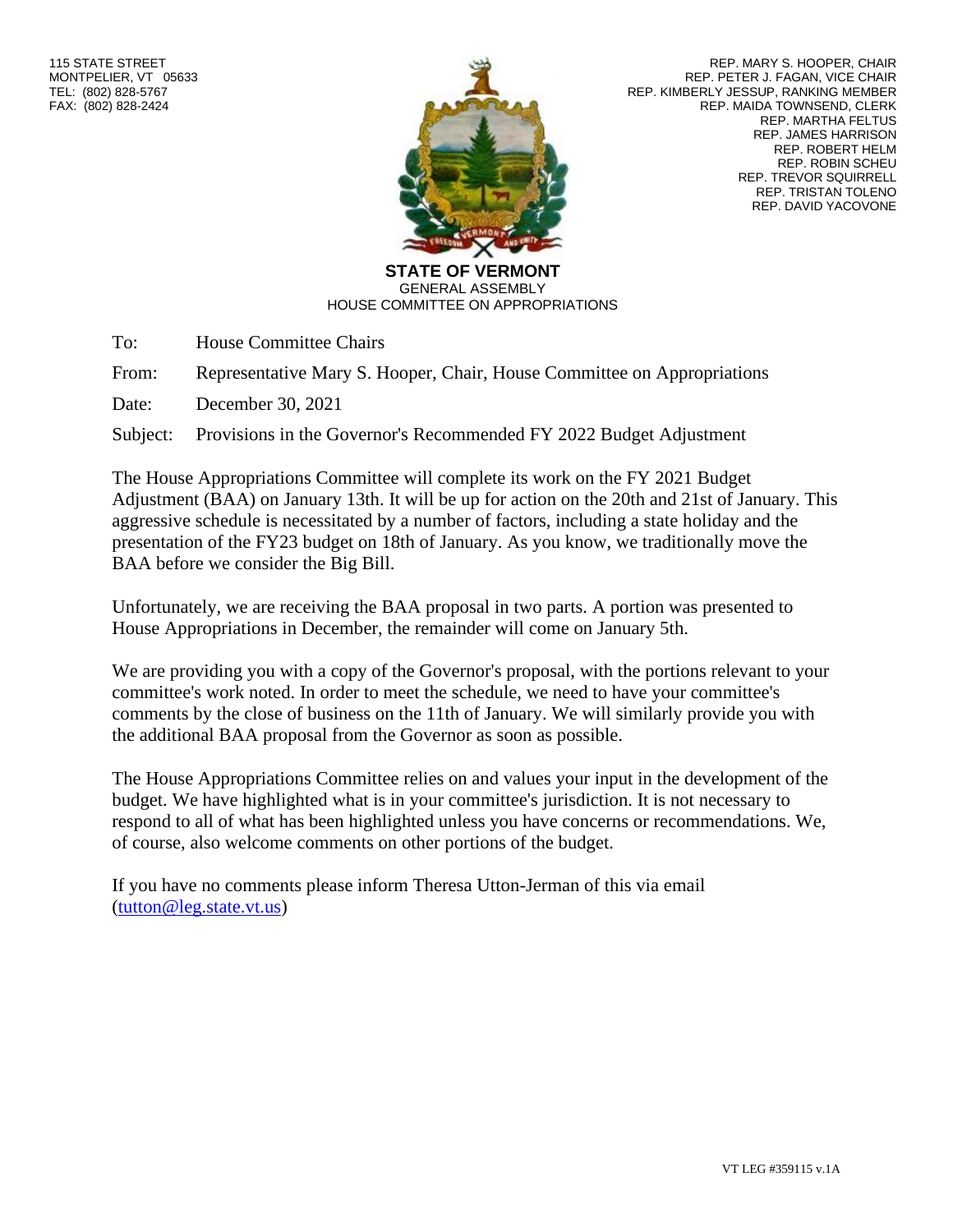## **House Committee on Government Operations FY 2022 Budget Adjustment – Section for Review**

# INDEX

| (a) In fiscal year 2022, funds are appropriated from the General Fund for new and ongoing initiatives as                                                                                                                                                                                                                                                                                                                                                                                                                                                                                                                                                                         |
|----------------------------------------------------------------------------------------------------------------------------------------------------------------------------------------------------------------------------------------------------------------------------------------------------------------------------------------------------------------------------------------------------------------------------------------------------------------------------------------------------------------------------------------------------------------------------------------------------------------------------------------------------------------------------------|
|                                                                                                                                                                                                                                                                                                                                                                                                                                                                                                                                                                                                                                                                                  |
| (B) \$12,450,000 12,640,000 for distribution to departments to fund the fiscal year 2022 27th payroll pay                                                                                                                                                                                                                                                                                                                                                                                                                                                                                                                                                                        |
| <b>EXPLANATION:</b> Adjust appropriations based on the September 17, 2021 27/53 Reserve Report to the Joint                                                                                                                                                                                                                                                                                                                                                                                                                                                                                                                                                                      |
|                                                                                                                                                                                                                                                                                                                                                                                                                                                                                                                                                                                                                                                                                  |
| (d) Notwithstanding any provision of law to the contrary, in fiscal year 2022, the following amounts shall                                                                                                                                                                                                                                                                                                                                                                                                                                                                                                                                                                       |
|                                                                                                                                                                                                                                                                                                                                                                                                                                                                                                                                                                                                                                                                                  |
| <b>EXPLANATION:</b> Increase to reversion of \$116,556 is due to a reduction in the amount disbursed to Vermont                                                                                                                                                                                                                                                                                                                                                                                                                                                                                                                                                                  |
| Joint Fiscal Office Note: regarding the \$31.53M reversions of funds available for carry forward at the end of<br>FY 2021: "The pandemic impacted the operations of government which resulted in unspent general fund at<br>the close of FY 2021. In addition, in FY 2021, there were significant infusions of federal funding that offset<br>state fund expenditures in some cases. Every year the Finance and Management process of general fund<br>carry forward review and approval take place. These general fund reversions have been identified as part of<br>that process. Last year we carried forward about half of the available funds. Some of these funds represent |
| (f) Notwithstanding any provision of law to the contrary, in fiscal year 2022, the following amount shall                                                                                                                                                                                                                                                                                                                                                                                                                                                                                                                                                                        |
| 2140010000 DPS-State Police                                                                                                                                                                                                                                                                                                                                                                                                                                                                                                                                                                                                                                                      |
| <b>EXPLANATION:</b> Unobligated balance remaining from Transportation Fund appropriation to State Police at<br>SFY21 year end is reverted to Transportation Fund for transfer to TIB Debt Service Fund in Section XX of this                                                                                                                                                                                                                                                                                                                                                                                                                                                     |
|                                                                                                                                                                                                                                                                                                                                                                                                                                                                                                                                                                                                                                                                                  |
|                                                                                                                                                                                                                                                                                                                                                                                                                                                                                                                                                                                                                                                                                  |
| (a) \$3,740,000 4,770,000 from the General Fund shall be reserved in the 27/53 reserve in fiscal year 2022.<br>This action is the fiscal year 2022 contribution to the reserve for the 53rd week of Medicaid as required by                                                                                                                                                                                                                                                                                                                                                                                                                                                      |
| (b) \$24,030,000 25,060,000 shall be unreserved from the 27/53 Reserve in in fiscal year 2022 to provide                                                                                                                                                                                                                                                                                                                                                                                                                                                                                                                                                                         |
| <b>EXPLANATION:</b> Amounts updated to provide for the appropriations adjusted in Sec. XX of this act 8                                                                                                                                                                                                                                                                                                                                                                                                                                                                                                                                                                          |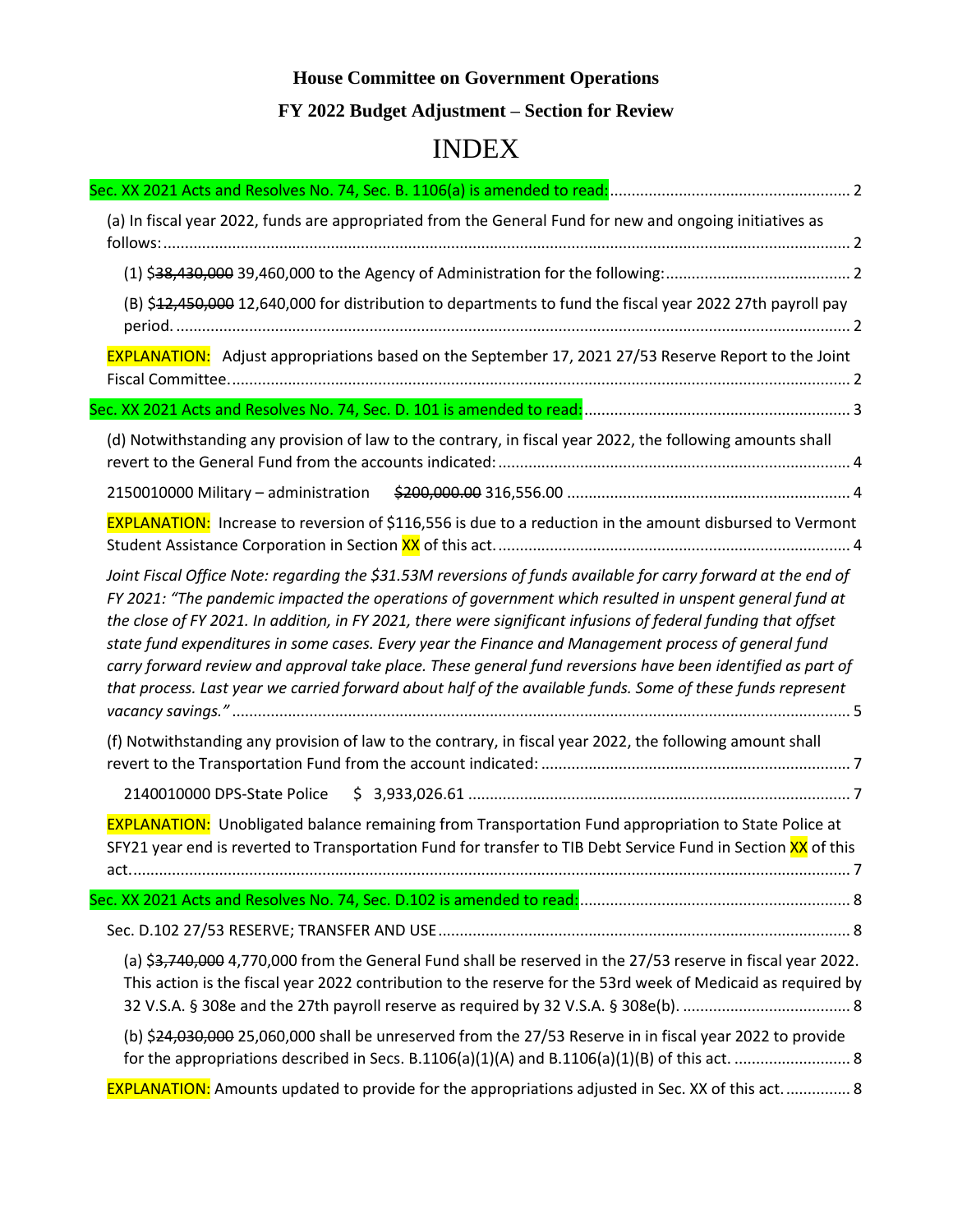## **No. XX. An act relating to fiscal year 2022 budget adjustments.**

<span id="page-2-0"></span>Sec. XX 2021 Acts and Resolves No. 74, Sec. B. 1106(a) is amended to read:

<span id="page-2-1"></span>(a) In fiscal year 2022, funds are appropriated from the General Fund for new and ongoing initiatives as follows:

<span id="page-2-2"></span> $(1)$  \$38,430,000 39,460,000 to the Agency of Administration for the following:

 $(A)$  \$11,580,000 12,420,000 for distribution to departments to fund the fiscal year 2022 53rd week of Medicaid.

<span id="page-2-3"></span>(B) \$12,450,000 12,640,000 for distribution to departments to fund the fiscal year 2022 27th payroll pay period.

<span id="page-2-4"></span>EXPLANATION: Adjust appropriations based on the September 17, 2021 27/53 Reserve Report to the Joint Fiscal Committee.

\* \* \*

(12) \$126,000 to the Agency of Human Services Secretary's Office Department of Children and Families – administration and support services to maintain the 211-call center.

EXPLANATION: Reflect the move of the management of the 211 contracts from the Secretary's Office to the Department of Children and Families.

Sec. XX 2021 Acts and Resolves No. 74, Sec. B. 1107 is inserted to read:

Fiscal year 2022 one-time appropriations from section 9817 of the American Rescue Plan Act for Medicaid home- and community-based services

(a) At the close of Fiscal Year 2022, up to \$66,000,000 of the General Fund in Sec. B.301 of this Act shall revert, and up to \$66,000,000 of the amount reverted shall be appropriated as a one-time appropriation for the Agency of Human Services Central Office in Fiscal Year 2022. This one-time appropriation will be used as match for the American Rescue Plan Section 9817 Home and Community Based-Services (HCBS) Reinvestment activities. Unspent funds from this one-time appropriation shall carry forward until fully expended.

(b) Based on the October 2021 HCBS spending plan as submitted to the Center for Medicare and Medicaid Services, the following amounts shall be appropriated in Fiscal Year 2022 as one-time Global Commitment fund appropriations and carried forward until fully expended for the following departments:

(1) \$85,601,939 to the Agency of Human Services – Secretary's Office

#### (2) \$2,370,000 to Department of Disabilities, Aging and Independent Living

(3) \$6,171,000 to Department of Mental Health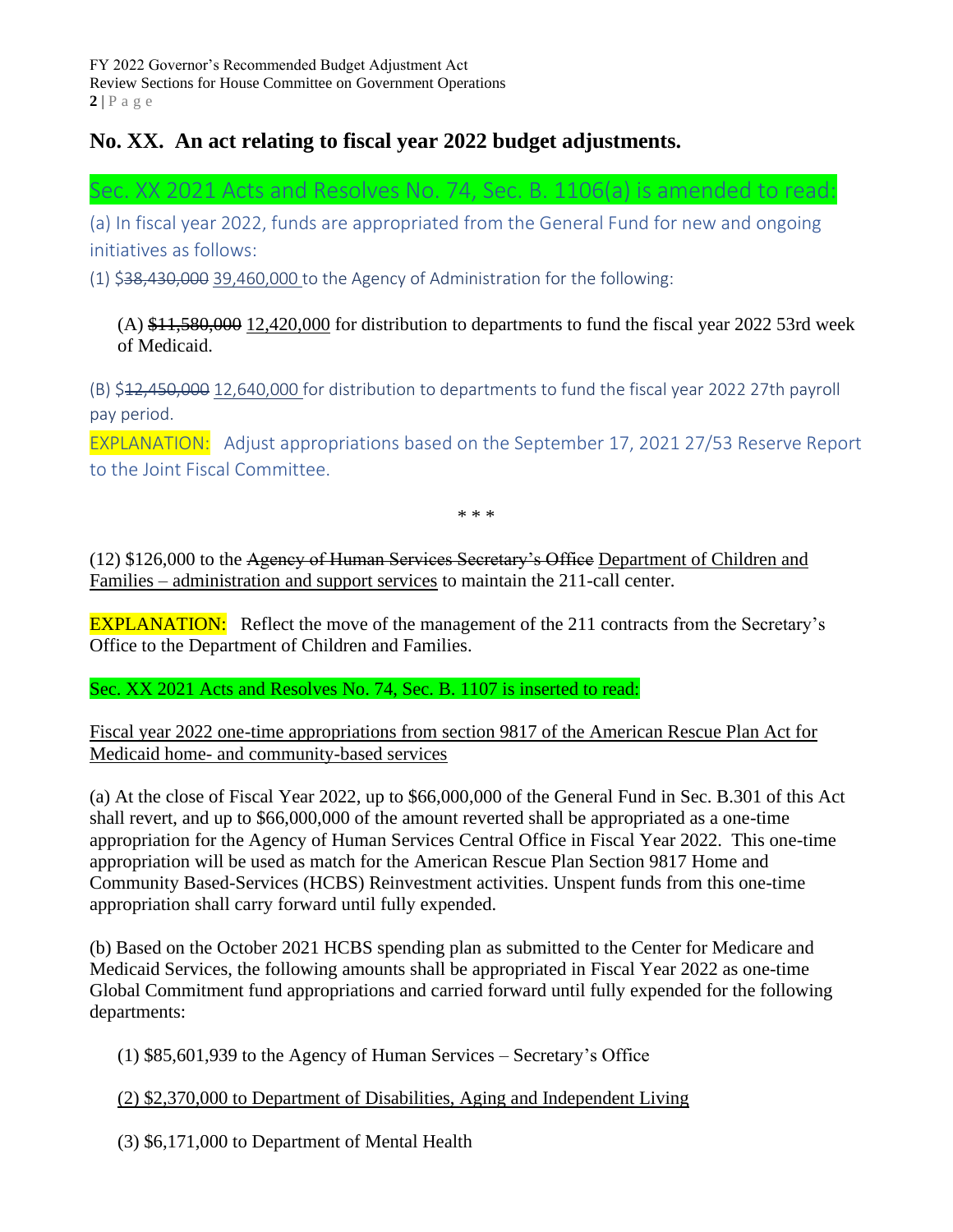FY 2022 Governor's Recommended Budget Adjustment Act Review Sections for House Committee on Government Operations **3** | P a g e

- (4) \$390,000 to the Department of Vermont Health Access
- (5) \$4,942,586 to the Department of Health

(c) In order to facilitate end-of-year closeout for Fiscal Year 2022, the appropriations in subsections (a) and (b) of this Section shall be included among the Global Commitment appropriations referenced in Sec. E.301.2 of this Act available for transfers.

EXPLANATION: Language to establish Global Commitment spending authority associated with the HCBS spending plan.

<span id="page-3-0"></span>Sec. XX 2021 Acts and Resolves No. 74, Sec. D. 101 is amended to read:

(a) Notwithstanding any other provision of law, the following amounts are transferred from the funds indicated:

\* \* \*

(6) From the Clean Water Fund (21932) established by 10 V.S.A. § 1388 to the Agricultural Water Quality Special Fund (21933) created under 6 V.S.A. § 4803: \$4,521,393 5,963,850.

EXPLANATION: The August 12, 2021 Clean Water Board meeting recommended an additional Clean Water Fund appropriation to the Vermont Agency of Agriculture, Food and Markets (AAFM), in the amount of \$1,442,457. This comes to the AAFM in the form of a transfer from the Clean Water Fund to the Agricultural Water Quality Special fund. This adjustment increases the original transfer amount by \$1,442,457 to provide for the B.225.2 appropriation adjusted in Section  $\overline{XX}$  of this act.

\* \* \*

(10) From the Transportation FHWA Fund (20135) to the Transportation Infrastructure Bonds Debt Service Fund (35200) established by 32 V.S.A. § 951a for funding transportation infrastructure bonds principal repayment: \$12,554,768.

(11) From the Transportation Fund--Non-Dedicated (20105) to the Transportation Infrastructure Bonds Debt Service Fund (35200) established by 32 V.S.A. § 951a for funding transportation infrastructure bonds principal repayment: \$7,009,388.

EXPLANATION: The 2021 Coronavirus Response and Relief Supplemental Apportionment and Allocation provided \$50.4M dollars to Vermont from the Federal Highway Administration (FHWA). A provision of this apportionment provides for its use toward transportation debt service. The remaining balance of this apportionment, along with \$7M of Transportation Funds, is transferred to the Transportation Infrastructure Bonds Debt Service Fund to repay Transportation Infrastructure Bond debt, which will eliminate both the amount of interest owed and the \$2.5M annual debt service payment. These State Funds saved will be available for use toward federal match requirements described in the Infrastructure Improvement and Jobs Act of 2021, and ongoing future federal match requirements.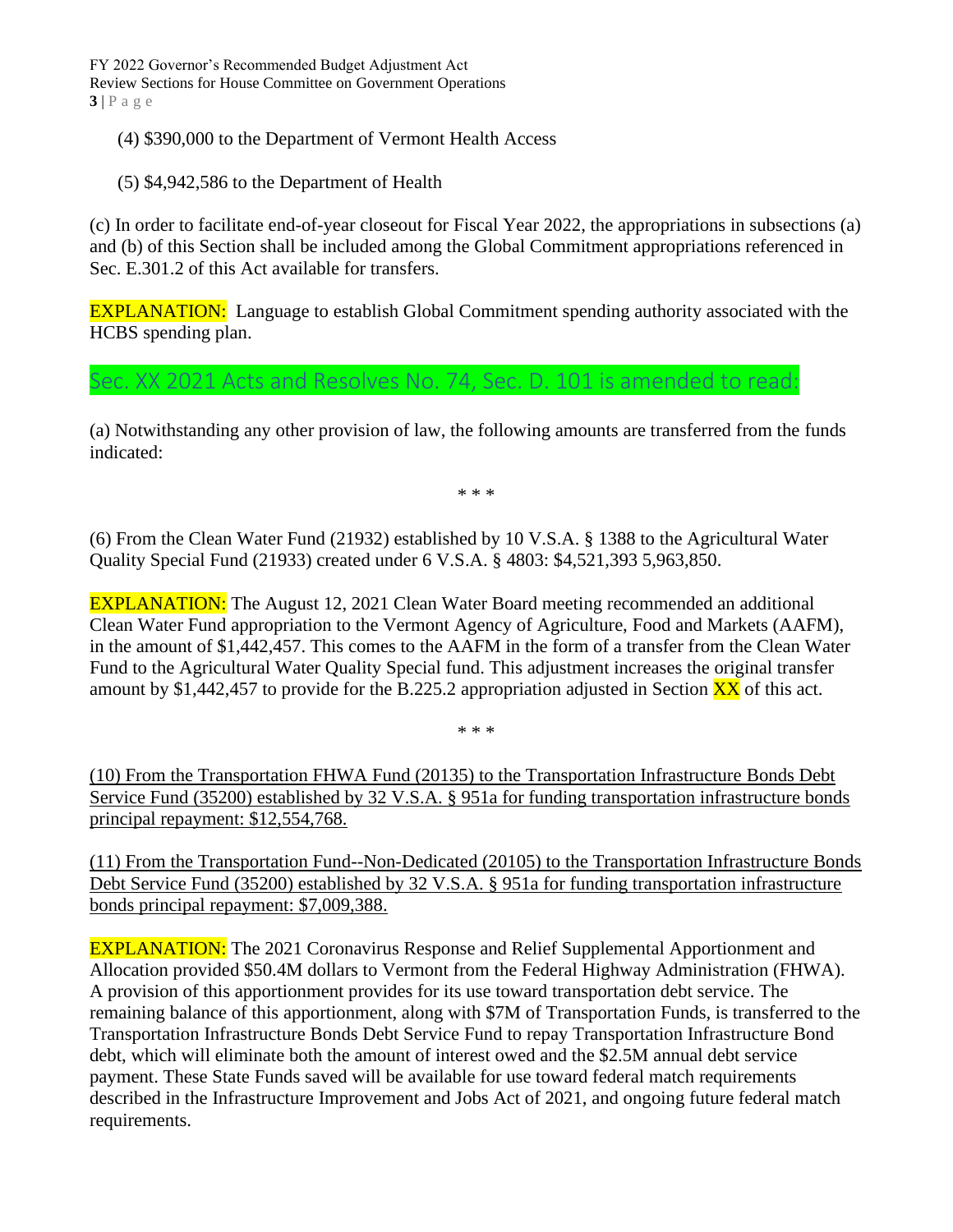FY 2022 Governor's Recommended Budget Adjustment Act Review Sections for House Committee on Government Operations **4** | P a g e

#### (12) From the General Fund to the Correctional Industries Internal Services Fund (59100): \$1,877,092.

EXPLANATION: This figure represents \$800,000 of funds reverted from VDH Admin and Public Health appropriations to the General Fund per D.101(d) below, plus an additional amount of \$1,077,092 of General Funds to be transferred to the Correctional Industries Internal Services Fund (59100) to address its deficit balance.

\* \* \*

(b) Notwithstanding any provisions of law to the contrary, in fiscal year 2022:

(1) The following amounts shall be transferred to the General Fund from the funds indicated:

\* \* \*

#### 21500 Interdepartmental Transfer Fund – 7100000022 \$125,000.00

EXPLANATION: In 2016, ACCD approved a \$200,000 grant from the VT Enterprise Fund (21944) to BHS Composites, and made a first payment of \$100,000 to the grantee. In June of 2021, \$25,000 of this original payment, along with \$100,000 that had been obligated for a second payment, was returned based on determination that the grantee was unable to meet the obligations of the grant agreement. Because the VT Enterprise Fund was sunset 6/30/2017 and the remaining fund balance was transferred to the General Fund, the \$125,000 being returned to ACCD is likewise requested for transfer to the General Fund.

\* \* \*

<span id="page-4-0"></span>(d) Notwithstanding any provision of law to the contrary, in fiscal year 2022, the following amounts shall revert to the General Fund from the accounts indicated:

<span id="page-4-2"></span><span id="page-4-1"></span>2150010000 Military – administration \$200,000.00 316,556.00 EXPLANATION: Increase to reversion of \$116,556 is due to a reduction in the amount disbursed to Vermont Student Assistance Corporation in Section XX of this act.

1210002000 Legislature \$140,000.00 \$140,000.00 \$15,000.00

EXPLANATION: Increase to reversion of \$295,000 is intended to fund increased appropriations to B.126 and B.127 in Section  $\overline{XX}$  of this act.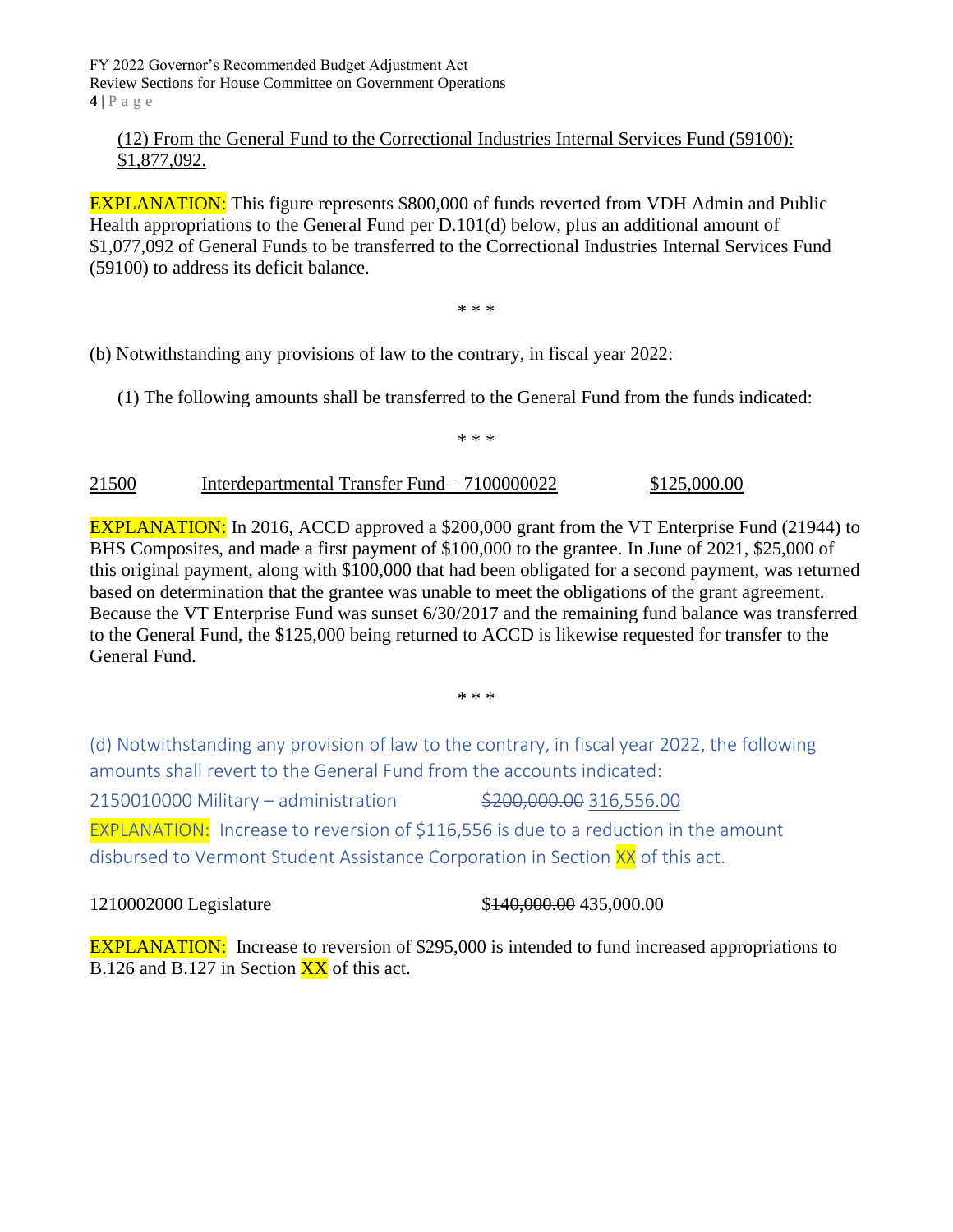FY 2022 Governor's Recommended Budget Adjustment Act Review Sections for House Committee on Government Operations **5** | P a g e

<span id="page-5-0"></span>*Joint Fiscal Office Note: regarding the \$31.53M reversions of funds available for carry forward at the end of FY 2021: "The pandemic impacted the operations of government which resulted in unspent general fund at the close of FY 2021. In addition, in FY 2021, there were significant infusions of federal funding that offset state fund expenditures in some cases. Every year the Finance and Management process of general fund carry forward review and approval take place. These general fund reversions have been identified as part of that process. Last year we carried forward about half of the available funds. Some of these funds represent vacancy savings."*

| 1215001000 Legislative Counsel           | 50,000.00<br>\$                  |
|------------------------------------------|----------------------------------|
| 1220000000 Joint Fiscal Office           | \$<br>50,000.00                  |
| 1225001000 Legislative IT                | \$<br>120,000.00                 |
| 1230001000 Sergeant at Arms              | \$<br>60,000.00                  |
| 1100010000 Secretary of Administration   | \$<br>50,000.00                  |
| 1110003000 Budget & Management           | \$<br>117,075.64                 |
| 1110006000 University of Vermont         | \$<br>1.00                       |
| 1110007000 UVM-Morgan Horse Farm         | \$<br>1.00                       |
| 1110009100 Vermont State Colleges        | $\overline{\mathcal{L}}$<br>3.00 |
| 1130030000 Libraries                     | \$<br>26,000.38                  |
| 1140010000 Tax Operation Costs           | \$<br>200,000.00                 |
| 1140040000 Homeowner Rebates             | \$<br>333,503.02                 |
| 1140330000 Renter Rebates                | \$1,712,964.82                   |
| 1240001000 Lieutenant Governor's Office  | \$<br>20,672.89                  |
| 1260891901 Pension Grp Membership        | \$<br>65,000.00                  |
| 2130200000 Sheriffs                      | \$542,914.55                     |
| 2140010000 DPS - State Police            | \$13,666,973.39                  |
| 2170010000 Criminal Justice Trng Council | \$<br>62,049.00                  |
| 2280001000 Human Rights Commission       | \$<br>35,422.68                  |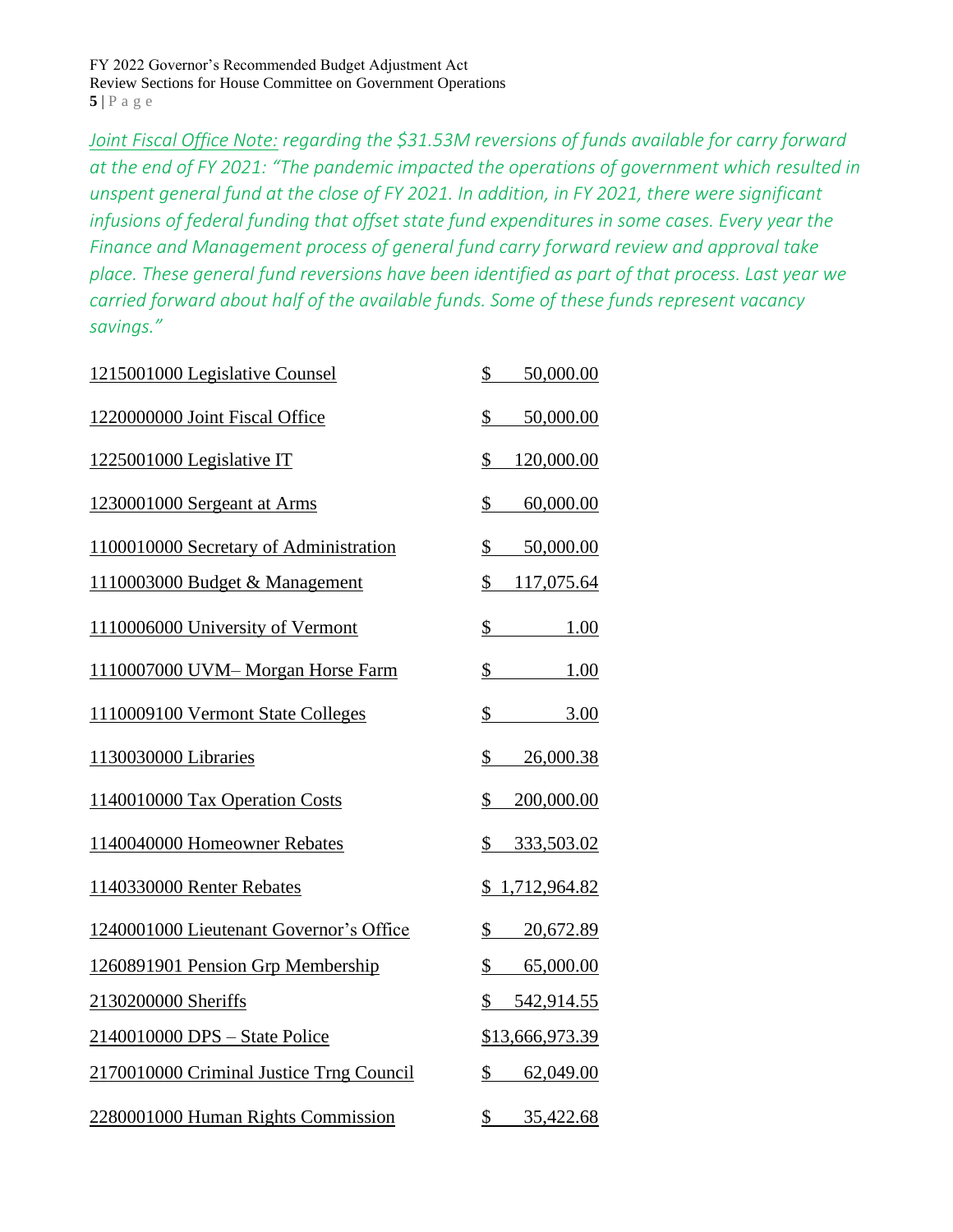FY 2022 Governor's Recommended Budget Adjustment Act Review Sections for House Committee on Government Operations **6** | P a g e

| 3150891901 Copeland Center                | \$<br>5,803.03             |
|-------------------------------------------|----------------------------|
| 3330010000 Green Mountain Care Board      | $\frac{1}{2}$<br>0.44      |
| 3400001000 Secretary's Office Admin Costs | \$<br>50,000.00            |
| 3400002000 RSVP Appropriation             | \$<br>1,035.00             |
| 3400891902 Elec Med/Health Records Syst   | \$<br>3,894.00             |
| 3410017000 DVHA-Programs-ST-Only Funded   | \$<br>76,450.02            |
| 3420010000 Administration                 | \$<br>650,000.00           |
| 3420021000 Public Health                  | \$1,784,782.61             |
| 3420892110 VDH-Data Collection            | $\mathbb{S}$<br>134,000.00 |
| 3440060000 DCFS - General Assistance      | <u>\$4,374,450.77</u>      |
| 3440891903 Parent Child Centers           | \$<br>18,089.40            |
| 3440891906 Incentivizing Child Care Profs | \$<br>96,628.40            |
| 3440891908 Weatherization Assist Bridge   | \$<br>290,035.94           |
| 3460020000 Advocacy & Indep Living Grants | \$<br>241,585.88           |
| 3480004000 Correctional Services          | <u>\$6,361,238.22</u>      |
| 5100010000 Administration                 | $\mathbb{S}$<br>118,500.00 |
| 5100060000 Adult Basic Education          | 63,476.19<br>⅀             |
| 5100070000 Education Services             | \$<br><u>51,719.84</u>     |
| 5100210000 Ed - Flexible Pathways         | \$<br>10,675.00            |
| 5100891807 Restorative Justice Grants     | \$<br><u>75,867.34</u>     |
| 5100891901 AOE New Positions              | \$<br><u>214,729.59</u>    |
| 6100040000 Property Tax Assessment Approp | \$<br>0.93                 |
| 6130010000 Administration                 | \$<br>0.70                 |
| 7100892107 ACCD-Public Access TV          | \$<br>30,450.10            |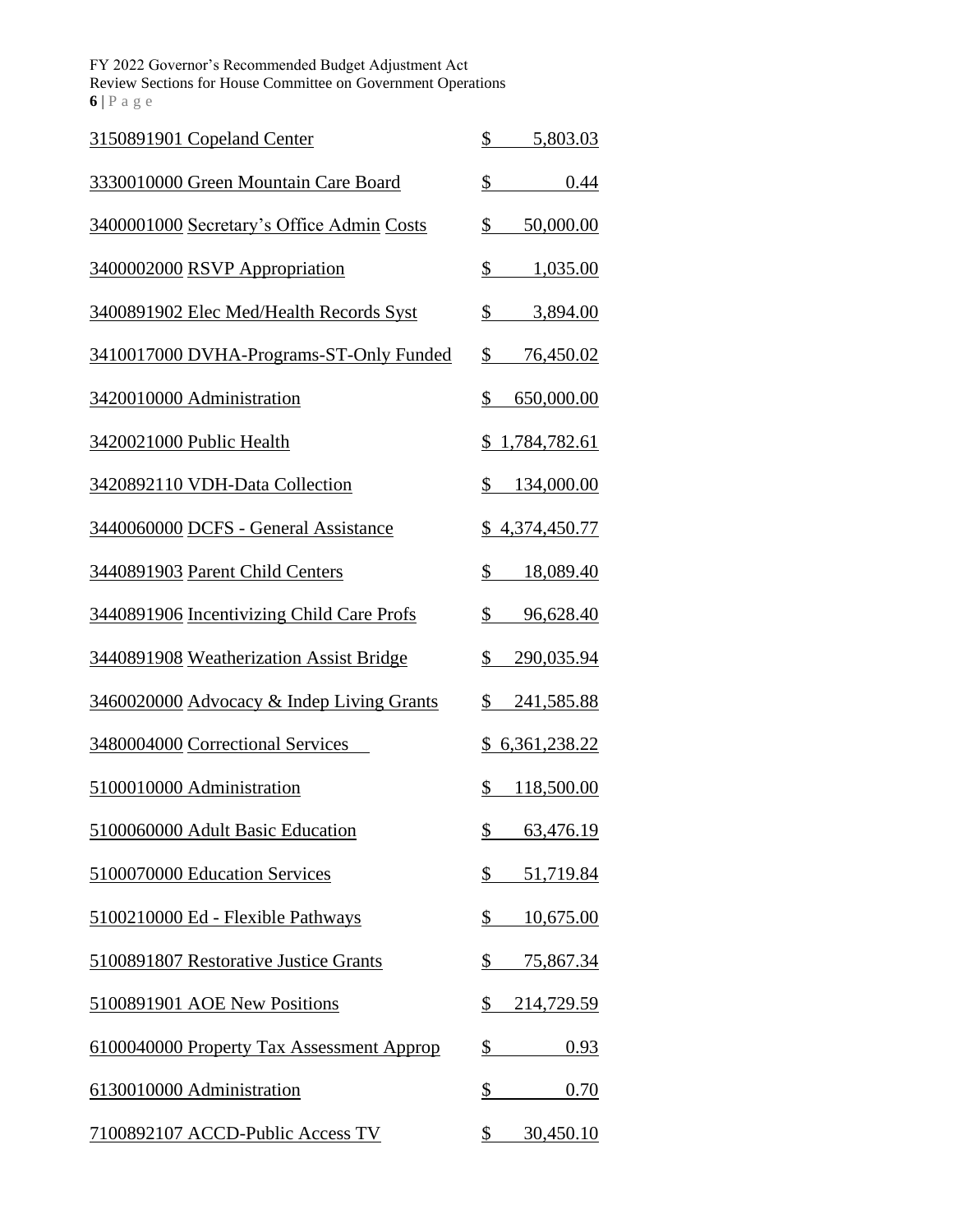FY 2022 Governor's Recommended Budget Adjustment Act Review Sections for House Committee on Government Operations **7** | P a g e

7120892001 ThinkVermont Initiative \$ 45,000.00

EXPLANATION: Additional amounts, totaling \$31,530,994.77, remaining for reversion to General Fund after Finance & Management approval of expenditure plans for carry-forward from SFY21 to SFY22.

(e) Notwithstanding any provision of law to the contrary, in fiscal year 2022, the following amounts shall revert to the Education Fund from the accounts indicated:

| 1140060000 Reappraisal & Listing Payments | 0.13               |
|-------------------------------------------|--------------------|
| 5100010000 Administration                 | 950,949.54<br>\$   |
| 5100040000 Special Education Formula      | 5,824,528.53       |
| 5100050000 State-Placed Students          | 880,000.00<br>\$   |
| 5100090000 Education Grant                | \$<br>0.69         |
| 5100110000 Small School Grant             | \$<br>614,965.00   |
| 5100190000 Essential Early Educ Grant     | \$<br>41,295.67    |
| 5100200000 Education-Technical Education  | 1,841,126.00       |
| 5100210000 Ed - Flexible Pathways         | 1,579,282.05<br>\$ |

EXPLANATION: Amounts, totaling \$11,732,147.61, remaining for reversion to Ed Fund after carryforward of \$44,418,308.78 from SFY21 to SFY22.

<span id="page-7-1"></span><span id="page-7-0"></span>(f) Notwithstanding any provision of law to the contrary, in fiscal year 2022, the following amount shall revert to the Transportation Fund from the account indicated: 2140010000 DPS-State Police \$ 3,933,026.61

<span id="page-7-2"></span>EXPLANATION: Unobligated balance remaining from Transportation Fund appropriation to State Police at SFY21 year end is reverted to Transportation Fund for transfer to TIB Debt Service Fund in Section XX of this act.

(g) Notwithstanding any provision of law to the contrary, in fiscal year 2022, the following amount shall revert to the Clean Water Fund from the account indicated:

6140040000 Environmental Conservation – Office of Water Programs \$675,149.73

**EXPLANATION:** In FY 2021 the Municipal Grant-in-Aid program was moved from the Department of Environmental Conservation to Vtrans. The funds that remain after all DEC Grant-in-Aid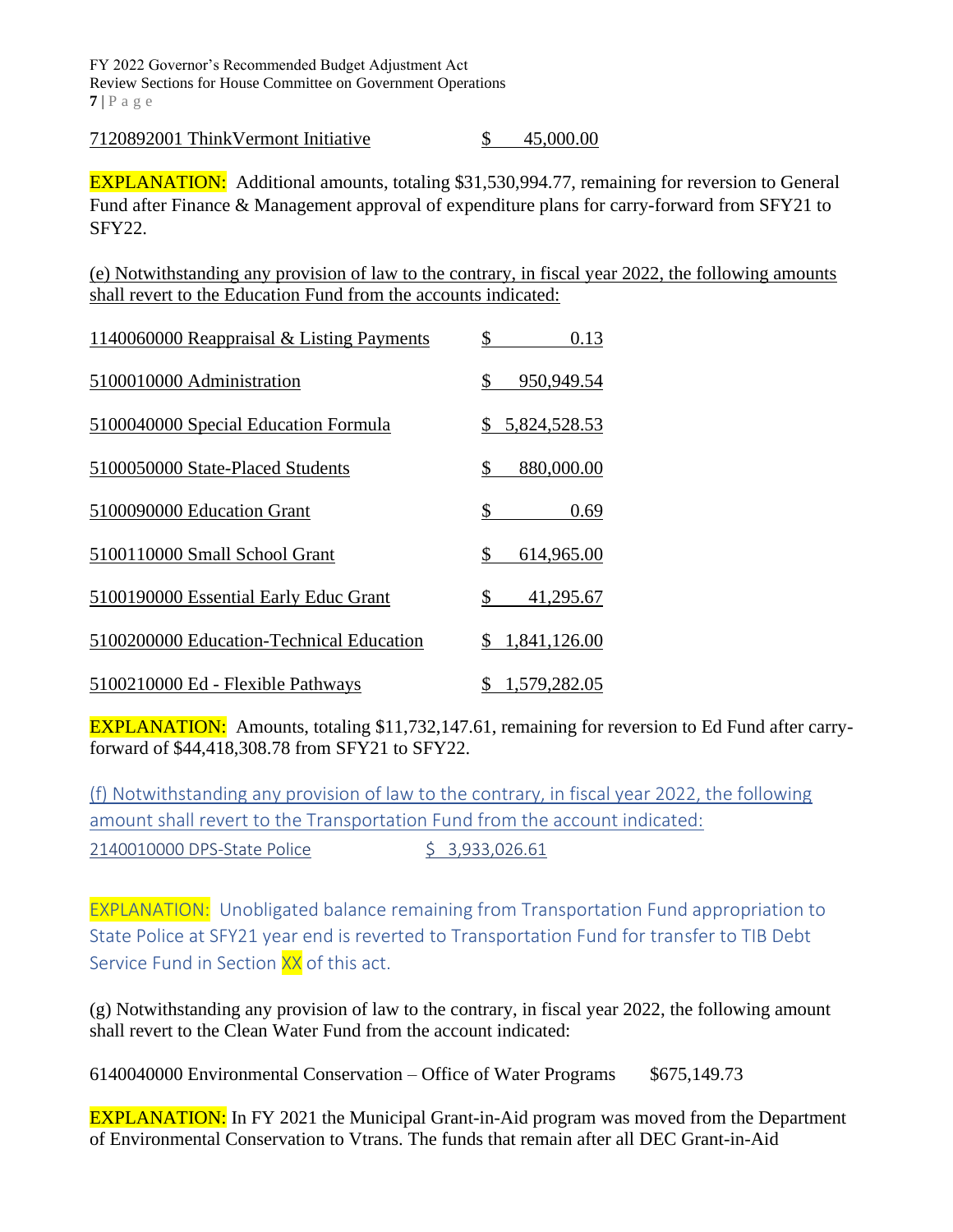FY 2022 Governor's Recommended Budget Adjustment Act Review Sections for House Committee on Government Operations **8** | P a g e

agreements were closed are reverted in this section. These funds are appropriated to the Agency of Transportation in Section B. 919 of this budget adjustment proposal.

## <span id="page-8-0"></span>Sec. XX 2021 Acts and Resolves No. 74, Sec. D.102 is amended to read:

<span id="page-8-1"></span>Sec. D.102 27/53 RESERVE; TRANSFER AND USE

<span id="page-8-3"></span><span id="page-8-2"></span>(a) \$3,740,000 4,770,000 from the General Fund shall be reserved in the 27/53 reserve in fiscal year 2022. This action is the fiscal year 2022 contribution to the reserve for the 53rd week of Medicaid as required by 32 V.S.A. § 308e and the 27th payroll reserve as required by 32 V.S.A. § 308e(b). (b) \$24,030,000 25,060,000 shall be unreserved from the 27/53 Reserve in in fiscal year 2022 to provide for the appropriations described in Secs. B.1106(a)(1)(A) and B.1106(a)(1)(B) of this act. EXPLANATION: Amounts updated to provide for the appropriations adjusted in Sec. XX of this act.

<span id="page-8-4"></span>Sec. XX 2021 Acts and Resolves No. 74, Sec. E. 215 is amended to read:

Sec. E.215 Military – Administration

(a) The amount of \$1,119,834 \$934,290 shall be disbursed to the Vermont Student Assistance Corporation for the National Guard educational assistance program established in 16 V.S.A. § 2856 and the National Guard Tuition Benefit Program established in 16 V.S.A. § 2857.

EXPLANATION: Reduction of disbursement to VSAC based on actual need. Note: the \$68,988 variance between the additional amount available for reversion in D.101(d) above (\$116,556) and the reduced disbursement to VSAC in this section (\$185,544) is due to the filling of vacant Executive Director and Veterans Service Officer I position.

Sec. XX 2021 Acts and Resolves No. 74, Sec. E. 301 is amended to read:

\* \* \*

(b) In addition to the State funds appropriated in this section, a total estimated sum of \$24,993,731 \$25,220,180 is anticipated to be certified as State matching funds under the Global Commitment as follows:

\* \* \*

(2) \$2,773,731 \$3,000,180 certified State match available from local designated mental health and developmental services agencies for eligible mental health services provided under Global Commitment.

(c) Up to \$4,618,437 \$4,034,170 is transferred from the AHS Federal Receipts Holding Account to the Interdepartmental Transfer Fund consistent with the amount appropriated in Sec. B.301 of this act – Secretary's Office – Global Commitment.

**EXPLANATION:** Subsections (b) and (c) are amended to reflect current estimates.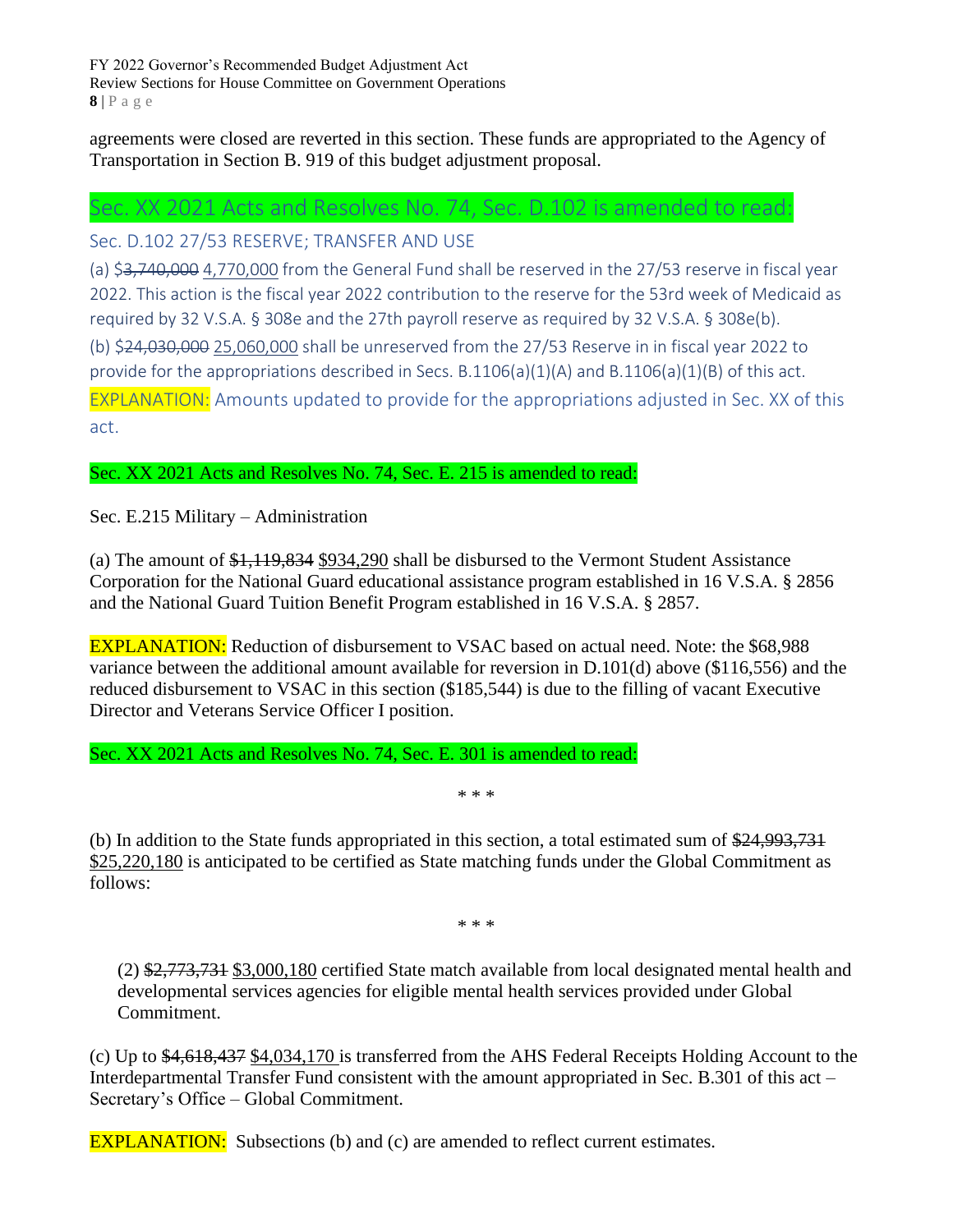FY 2022 Governor's Recommended Budget Adjustment Act Review Sections for House Committee on Government Operations  $9 \mid P \text{ a } g \text{ e}$ 

Sec. XX 2021 Acts and Resolves No. 74, Sec. E.316 is inserted to read:

(a) \$2,000,000 of federal spending authority for the Department of Children and Families' administrative division, to be established pursuant to 32 V.S.A. § 511, will be used for federal matching funds to implement the first phase of the Comprehensive Child Welfare Information System in Vermont in accordance with 45 CFR § 1355.55.

**EXPLANATION:** DCF's federal partner requests current law intent of the state's commitment to building the CCWIS in its entirety over time. This portion of funding is intended for the first module encompassing the fiscal components of the system, including IV-E eligibility, financial & contract management, and federal & agency reporting.

Sec. XX 2021 Acts and Resolves No. 74, Sec. E.602.2(c) is inserted to read:

(c) Vermont State Colleges shall use funds remaining with Vermont Technical College, provided in 2019 Acts and Resolves No. 80, to continue to study a model for course delivery at Career and Technical Education Centers in Vermont, and pilot up to two programs that offer these degree programs in up to two CTE centers.

On or before January 15, 2023, the VSCS shall submit a written supplemental report to the House and Senate Committees on Education and the State Board of Education with its findings and recommendations from the pilot programs.

EXPLANATION: Proposed language to enable VSCS to investigate course delivery at CTEs.

Sec. XX 2021 Acts and Resolves No. 74, Sec. G.400(a) is amended to read:

Sec. G.400 HOUSING AND HOMELESSNESS INVESTMENTS

(a) \$99,000,000 174,000,000 in fiscal year 2022 is appropriated from the American Rescue Plan Act (ARPA) - Coronavirus State Fiscal Recovery Funds as follows:

(1) \$94,000,000 144,000,000 to the Vermont Housing and Conservation Board (VHCB) to provide housing and increase shelter capacity, with priority given to populations who may be displaced from the hotel/motel voucher problem or are currently without housing, including by providing permanent homes in mixed-income settings. VHCB shall distribute the funds in consultation with the Secretary of Human Services and may subgrant a portion to other entities, including the Department of Housing and Community Development, the Vermont Housing Finance Agency, and regional nonprofit housing organizations, for one or more of the following purposes:

(A) if necessary, to help ensure that households and areas impacted by the pandemic are served;

(B) to undertake additional housing initiatives, such as home ownership, to the extent permitted by ARPA and related regulations and guidance; or

(C) to provide for the efficient use of the funds.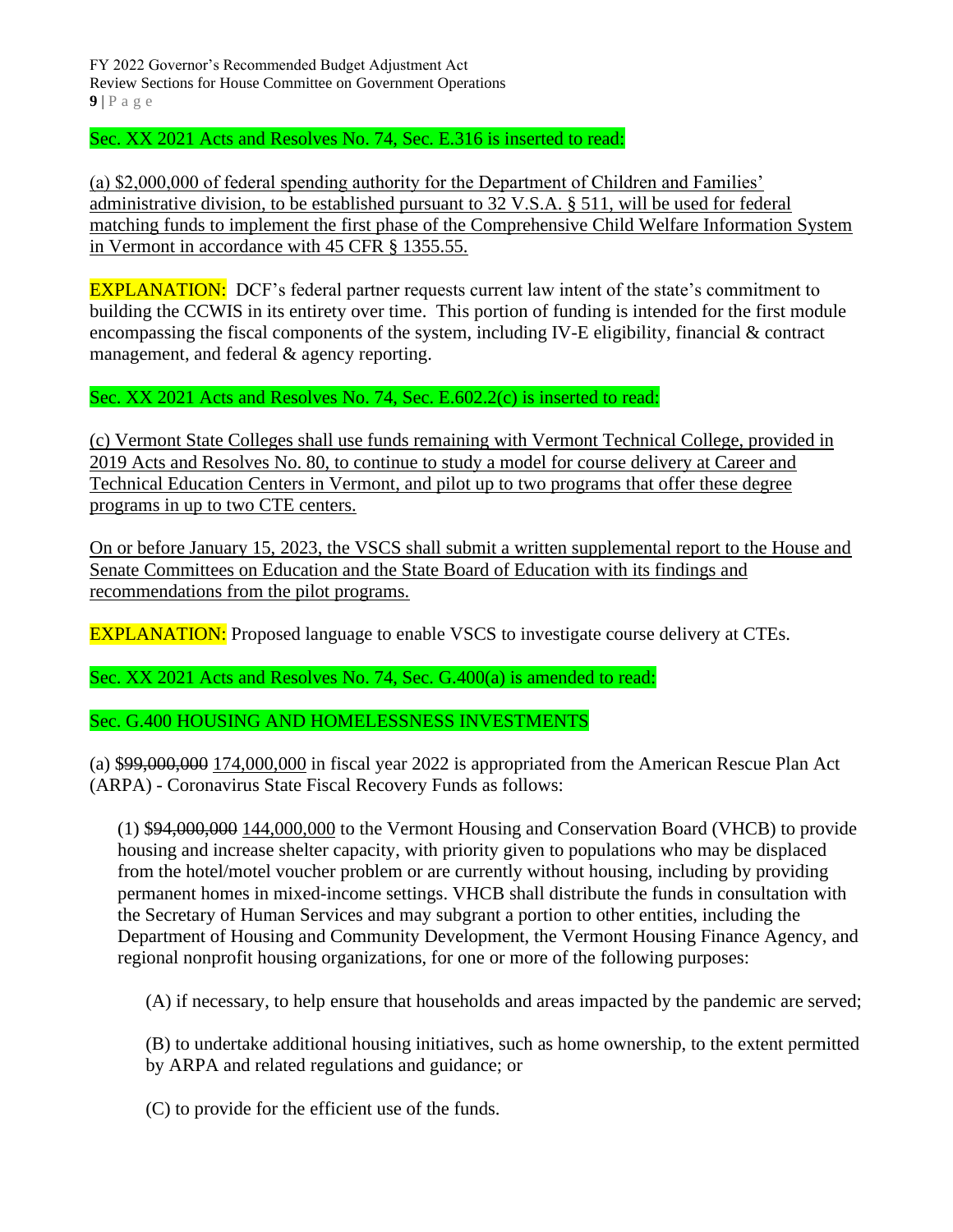FY 2022 Governor's Recommended Budget Adjustment Act Review Sections for House Committee on Government Operations **10** | P a g e

EXPLANATION: \$50M increase to support additional mixed income, multifamily rentals, and shelter expansion. Continued focus on properties to serve households exiting homelessness; goal is to create over 250 units.

(2) \$5,000,000 25,000,000 to the Agency of Commerce and Community Development-- Department of Housing and Community Development for the Vermont Housing Incentive Improvement Program (VHIP).

EXPLANATION: \$20M increase to support affordable apartment and accessory dwelling unit creation in existing properties, with a focus on vacant and code violating properties; goal is to create over 400 units to serve households existing homelessness and families in need of affordable housing. Also, a technical correction to properly reflect the VHIP program name.

(3) \$5,000,000 to the Agency of Commerce and Community Development – Department of Housing and Community Development to grant to the Vermont Housing Finance Agency to establish a Missing Middle Home Ownership Development pilot to support the development of new homes for purchase by middle class families.

**EXPLANATION:** Program will provide construction and development financial subsidies for new construction or substantial rehabilitation of owner-occupied homes. Funds will be used to support homebuilders' access to up-front construction capital through Vermont banks and credit unions and will provide a direct project subsidy for up to 35% of eligible development costs. The program will serve a broad spectrum of affordability for households up to 140% AMI; the sales price for a home through the program will not exceed four times the applicable area median income, and will include incentives to extend affordability.

Sec. XX 2021 Acts and Resolves No. 74, Sec. G.700(a)(4)(B)(i) is amended to read:

(i)  $$1,000,000$  to increase the funds available for grants and loan forgiveness to replace failed or inadequate residential on-site wastewater and water supply systems.

**EXPLANATION:** The ARPA program is currently written to only include loan forgiveness to replace failed residential on-site wastewater and water supply systems. The department would like to add grants as a mechanism to fund these projects (this is in line with the treasury guidance and the direction of the program). Additionally, the department wants to expand the program to include "inadequate" so that these funds can be used for systems that may not meet the definition of "failed" but do not meet the needs of the household.

Sec. XX 2021 Acts and Resolves No. 74, Sec. G.700(a)(5) is amended to read:

(5) \$10,000,000 to the Department of Environmental Conservation for allocation by the Clean Water Board established under 10 V.S.A § 1389, as part of their budget process in fiscal year 2022 for water quality initiatives to be allocated as follows:

(A) \$6,500,000 to the Department of Environmental Conservation for municipal water control grants and storm water project delivery, planning and implementation.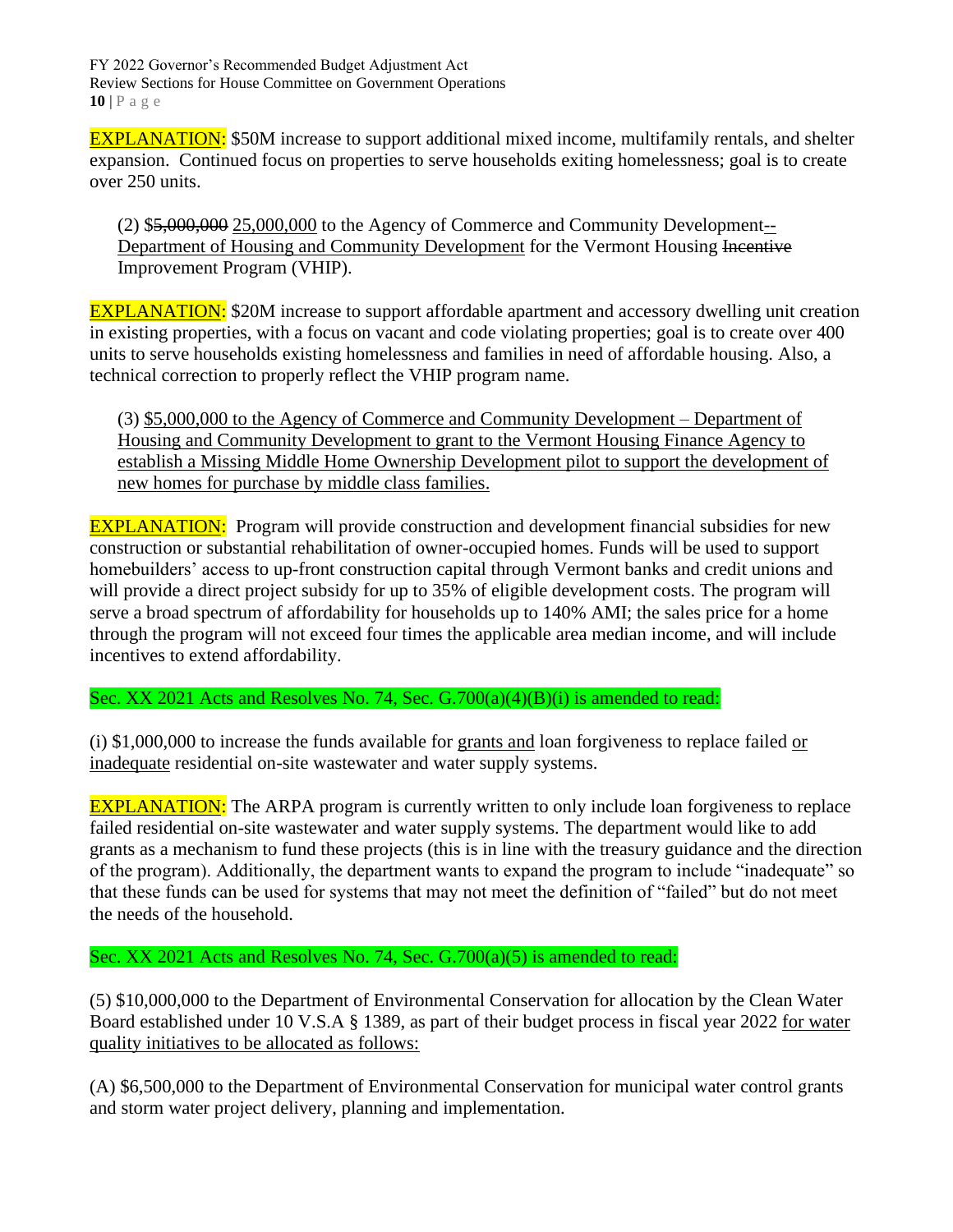FY 2022 Governor's Recommended Budget Adjustment Act Review Sections for House Committee on Government Operations **11** | P a g e

(B) \$3,500,000 to the Agency of Agriculture, Food and Markets, for water quality grants to partners and farmers.

EXPLANATION: In 2021 Act 74 Sec. G. 700 (a)(5), the General Assembly appropriated \$10 million to ANR-DEC to be allocated by the Clean Water Board. The Clean Water Board adopted an allocation of these funds on August 12, 2021 that requires an appropriation change to provide the required spending authority to AAFM. This amendment reduces the DEC appropriation to \$6.5M, and provides AAFM with a \$3.5M appropriation, consistent with the allocations made by the Clean Water Board.

Sec. XX 2020 Acts and Resolves No. 136, Sec. 7, as amended by 2020 Acts and Resolves No. 154, Sec. B.1121, and as amended by 2021 Acts and Resolves No. 3, Sec. 50, is further amended to read:

(a) Appropriation. The sum of \$247,500,000.00 is appropriated from the Coronavirus Relief Fund to the Agency of Human Services in fiscal year 2021 for purposes of establishing the Health Care Provider Stabilization Grant Program as set forth in this section. The Agency shall disburse these funds to eligible health care provider applicants as expeditiously as possible using a needs-based application process, or as deemed necessary by the Agency due to emergent and exigent circumstances attributable to the COVID-19 pandemic.

\* \* \*

(d) Specific allocations. Notwithstanding any provisions of this section to the contrary, of the funds appropriated in subsection (a) of this section, the Agency of Human Services shall make the following allocations for the following purposes:

\* \* \*

(3) Up to \$3,000,000.00 for COVID-19-related expenses incurred by designated and specialized service agencies through <del>December 30, 2020</del> December 31, 2021.

**EXPLANATION:** These changes broaden the Provider Stabilization Grant disbursement process to accommodate emergent needs and extend the end date for expenditures authorized by this section.

Sec. XX 9 V.S.A. § 4452 is amended to read:

§ 4452 EXCLUSIONS

Unless created to avoid the application of this chapter, this chapter does not apply to any of the following:

\* \* \*

(8) transient occupancy in a hotel, motel, or lodgings during the time the occupant is a recipient of General Assistance or Emergency Assistance temporary housing assistance, or occupancy in a hotel or motel funded by federal Emergency Rental Assistance, regardless of whether the occupancy is subject to a tax levied under 32 V.S.A. chapter 225;